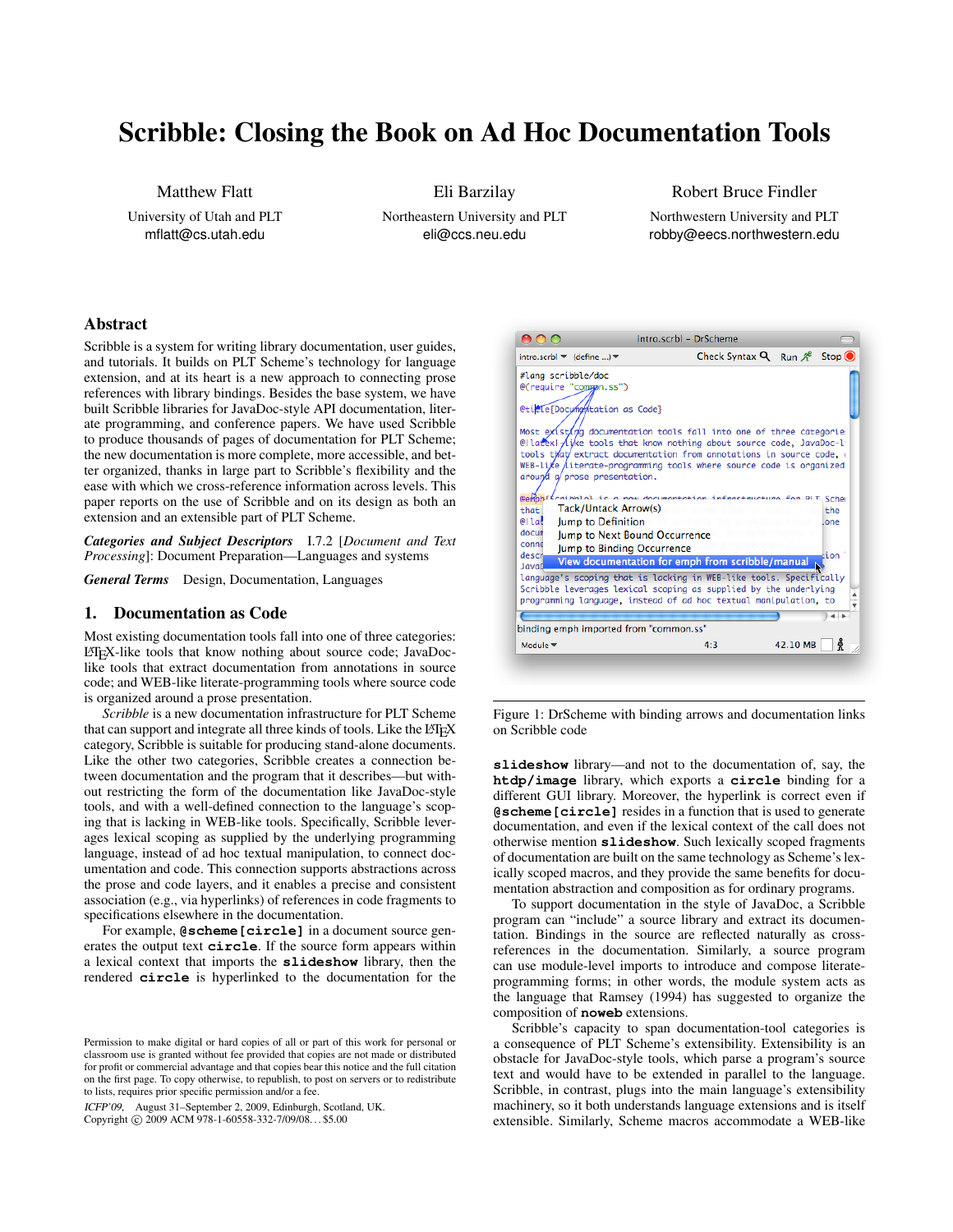organization of a library's implementation, and the same macros can simultaneously organize the associated documentation.

Indeed, Scribble documents are themselves Scheme programs, which means that PLT Scheme tools can work on Scribble sources. Figure 1 shows this paper's source opened in DrScheme. After clicking Check Syntax, then a right-click on a use of **emph** directly accesses the documentation of the **emph** function, even though the surface syntax of the document source does not look like Scheme. Such documentation links are based on the same lexical information and program-expansion process that the compiler uses, so the links point precisely to the right documentation.

We developed Scribble primarily for stand-alone documentation, but we have also developed a library for JavaDoc-style extraction of API documentation, and we have created a WEB-style tool for literate programming. In all forms, Scribble's connection between documentation and source plays a crucial role in crossreferencing, in writing examples within the documentation, and in searching the documentation from within the programming environment. These capabilities point the way toward even more sophisticated extensions, and they illustrate the advantages of treating documentation as code.

# 2. Scribbling Prose

The beginning of the PLT Scheme overview documentation demonstrates several common typesetting forms:

## 1 Welcome to PLT Scheme

Depending on how you look at it, PLT Scheme is

- *•* a *programming language* a descendant of Scheme, which is a dialect of Lisp;
- *•* a *family* of programming languages variants of Scheme, and more; or
- *•* a set of *tools* for using a family of programming languages.

Where there is no room for confusion, we use simply "Scheme" to refer to any of these facets of PLT Scheme.

The Scribble syntax for generating this document fragment is reminiscent of L<sup>AT</sup>EX, using  $\phi$  (like texinfo) instead of  $\lambda$ :

```
#lang scribble/doc
@(require scribble/manual)
```
**@section{Welcome to PLT Scheme}**

**Depending on how you look at it, @bold{PLT Scheme} is**

```
@itemize[
 @item{a @emph{programming language} --- a
       descendant of Scheme, which is a dialect
       of Lisp;}
```

```
@item{a @emph{family} of programming languages
      --- variants of Scheme, and more; or}
```

```
@item{a set of @emph{tools} for using a family
        of programming languages.}
]
```

```
Where there is no room for confusion, we use
simply ''Scheme'' to refer to any of these facets
of PLT Scheme.
```
The initial **#lang scribble/doc** line declares that the module uses Scribble's documentation syntax, as opposed to using **#lang scheme** for S-expression syntax. At the same time, the **#lang** line also imports all of the usual PLT Scheme functions and syntax. The **@(require scribble/manual)** form imports additional functions and syntactic forms specific to typesetting a user manual. The remainder of the module represents the document content. The semantics of the document body is essentially that of Scheme, where most of the text is represented as Scheme strings.

Although we build Scribble on Scheme, a LATEX-style syntax works better than nested S-expressions, because it more closely resembles the resulting textual layout. First, although all of the text belongs in a section, it is implicitly grouped by the section title, instead of explicitly grouped into something like a **section** function call. Second, the default parsing mode is "text" instead of "expression," so that commas, periods, quotes, paragraphs, and sections behave in the usual way for prose, while the **@** notation provides a uniform way to escape to a Scheme function call with text-mode arguments. Third, various automatic rules convert ASCII to more sophisticated typeset forms, such as the conversion of **--** to an em-dash and **''...''** to curly quotes.

Although L<sup>AT</sup>EX and Scribble use a similar syntax, the semantics are completely different. For example, **itemize** is a function that accepts document fragments created by the **item** function, instead of a text-parsing macro like LATEX's **itemize** environment. The square brackets after **itemize** in the document source reflect that it accepts **item** values, whereas **item** and many other functions are followed by curly braces that indicate text arguments. The **@** notation is simply another way of writing S-expressions, as we describe in detail in Section 4.

# 3. Scribbling Code

The PLT Scheme tutorial "Quick: An Introduction to PLT Scheme with Pictures" starts with a few paragraphs of prose and then shows the following example interaction:

```
> 5
5
> "art gallery"
"art gallery"
```
The **>** represents the Scheme prompt. The first **5** is a constant value in an expression, so it is colored green in the tutorial, while the second **5** is a result, so it is colored blue. In Scheme, the syntax for output does not always match the syntax for expressions, so the different colors are useful hints to readers—but only if they have the consistency of an automatic annotation.

The source code for the first example is simply

```
@interaction[5 "art gallery"]
```
where **interaction** is provided by a Scribble library to both evaluate examples and typeset the expressions and results with syntax coloring. Since example expressions are evaluated when the document is built, examples never contain bugs where evaluation does not match the predicted output.

The second example in the "Quick" tutorial shows a more interesting evaluation:

```
> (circle 10)∩
```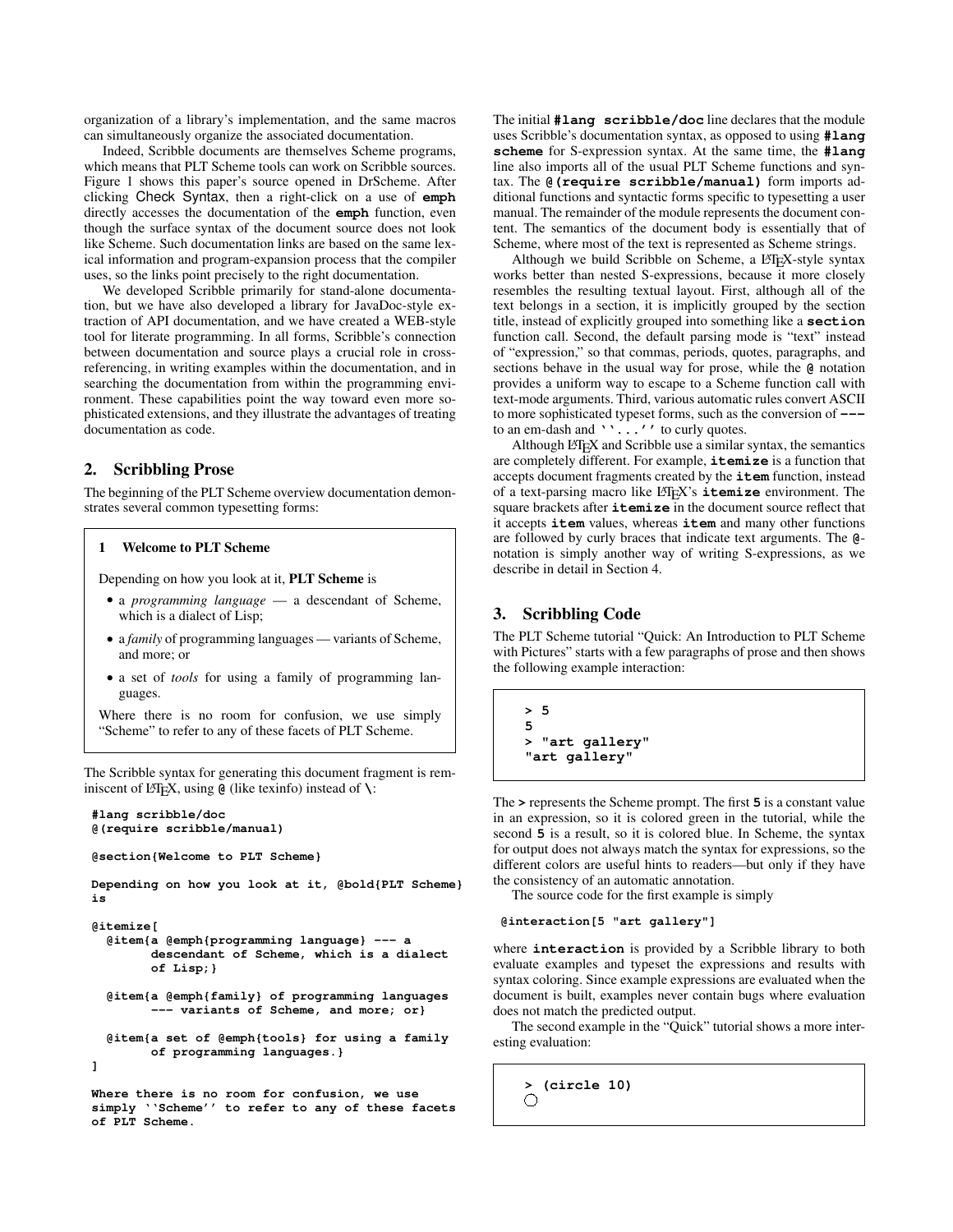Here, again, the expression is colored in the normal way for PLT Scheme code. More importantly, the **circle** identifier is hyperlinked to the definition of the **circle** function in the **slideshow** library, so an interested reader can follow the link to learn more about **circle**. Meanwhile, the result is shown as a circle image, just as it would be shown when evaluating the expression in DrScheme.

The source code for the second example is equally simple:

#### **@mr-interaction[(circle 10)]**

The author of the tutorial had to implement the **mr-interaction** syntactic form, because **interaction** does not currently support picture results. The syntax coloring, hyperlinking, and evaluation of **(circle 10)**, however, is implemented by expanding to **interaction**. In particular, **circle** is correctly hyperlinked because the module containing the above source also includes

## **@(require (for-label slideshow))**

which causes the **circle** binding to be imported from the **slideshow** module for the purposes of hyperlinking. Based on this import and a database mapping bindings to definition sites, Scribble can automatically insert the hyperlink.

A module that is imported only with **for-label** is *not* run when the documentation is built, because the time at which a document is built may not be a suitable time to actually run a module. As an extreme example, an author might want to document a module whose job is to erase all files on the disk. More practically, executing a GUI library might require a graphics terminal, while the documentation for the graphics library can be built using only a text terminal.

Pervasive and precise hyperlinking of identifiers greatly improves the quality of documentation, and it relieves a document author from much tedious cross-referencing work, much like automatic hyperlinking in wikis. The author need not specify where **circle** is documented, but instead merely import **for-label** a module that supplies **circle**, and the documentation system is responsible for correlating the use and the definition. Furthermore, since hyperlinks are used in examples everywhere, an author can expect readers to follow them, instead of explicitly writing "for more information on the **circle** procedure used above, see ..." These benefits are crucial when a system's documentation runs to thousands of pages. Indeed, PLT Scheme's documentation has 57,997 links between manuals, which is roughly 15 links per printed page (and which does not count the additional 105,344 intra-manual links).

Clicking the **circle** hyperlink leads to its documentation in a standard format:

```
(circle diameter) → pict?
 diameter : real?
```
Creates an unfilled ellipse.

In this definition, **real?** and **pict?** are contracts for the function argument and result. Naturally, they are in turn hyperlinked to their definitions, because suitable libraries are imported **for-label** in the documentation source.

The above documentation of **circle** is implemented using **defproc**:

```
@defproc[(circle [diameter real?]) pict?]{
Creates an unfilled ellipse.
}
```
Alternatively, instead of writing the documentation for **circle** in a stand-alone document—where there is a possibility that the documented contract does not match the contract in the implementation—the documentation could be written with the implementation of **circle**. In that case, the documentation would look slightly different, since it would be part of the module's export declarations:

```
(provide/doc
[circle ([diameter real?] . -> . pict?)
        @{Creates an unfilled ellipse.}])
```
With **provide/doc**, the single contract specification for **circle** is used in two ways: at run time to check arguments and results for **circle**, and when building the documentation to show the expected arguments and results of **circle**.

Although **defproc** and **provide/doc** are provided with Scribble, they are not built into the core typesetting engine. They are written in separate libraries, and Scribble users could have implemented these forms. We describe this approach to extending Scribble further in Section 8.

# 4. **@**s and **[]**s and **{}**s, Oh My!

Users of a text-markup language experience first and foremost the language's concrete syntax. The same is true of any language, but in the case of text, authors with different backgrounds have arrived at a remarkably consistent view of the appropriate syntax: it should use blank lines to indicate paragraph breaks, double-quote characters should not be special, and so on. At the same time, a programmable mark-up language needs a natural escape to the programming layer and back.

From the perspective of a programming language, conventional notations for string literals are terrible for writing text. The quoting rules tend to be complex, and they usually omit an escape for arbitrarily nested expressions. "Here strings" and string interpolation can alleviate some of the quoting and escape problems, but they are insufficient for writing large amounts of text with frequent nested escapes to the programming language. More importantly, building text in terms of string escapes and operations like **string-append** distracts from the business of writing prose, which is about *text and markup* rather than *strings and function calls*.

Indeed, many documentation systems, like JavaDoc, avoid the limitations of string literals in the language by defining a completely new syntax that is embedded within comments. Of course, this approach sacrifices any connection between the text and the programming language.

For Scribble, our solution is the **@**-notation, which is a textfriendly alternative to traditional S-expression syntax. More precisely, the **@**-notation is another way to write down arbitrary Sexpressions, but it is tuned for writing blocks of free-form text. The **@**-expression notation is a strict extension of PLT Scheme's S-expression syntax; the **@** character has no special meaning in Scheme strings, in comments, or in the middle of Scheme identifiers. Furthermore, since it builds on the existing S-expression parser, it inherits all of the existing source-location support (e.g., for error messages).

#### 4.1 **@**-expressions as S-expressions

The grammar of an **@**-expression is roughly as follows (where **@**, **[**, **]**, **{**, and **}** are literal, and  $x_2$  means that *x* is optional):

|                                 | $\langle at-expr \rangle$ : = $\mathfrak{g} \langle op \rangle_? \left[ \langle S-expr \rangle^* \right] \left. \right] \left\langle \langle text \rangle \right]$ |
|---------------------------------|--------------------------------------------------------------------------------------------------------------------------------------------------------------------|
| $\langle op \rangle$            | $\mathbf{f}$ : = $\langle S\text{-}expr \rangle$ that does not start with [ or {                                                                                   |
| $\langle S\text{-}expr \rangle$ | $\therefore$ = any PLT Scheme S-expression                                                                                                                         |
| $\langle text \rangle$          | $\cdot$ : = text with balanced {} and with $\theta$ -exprs                                                                                                         |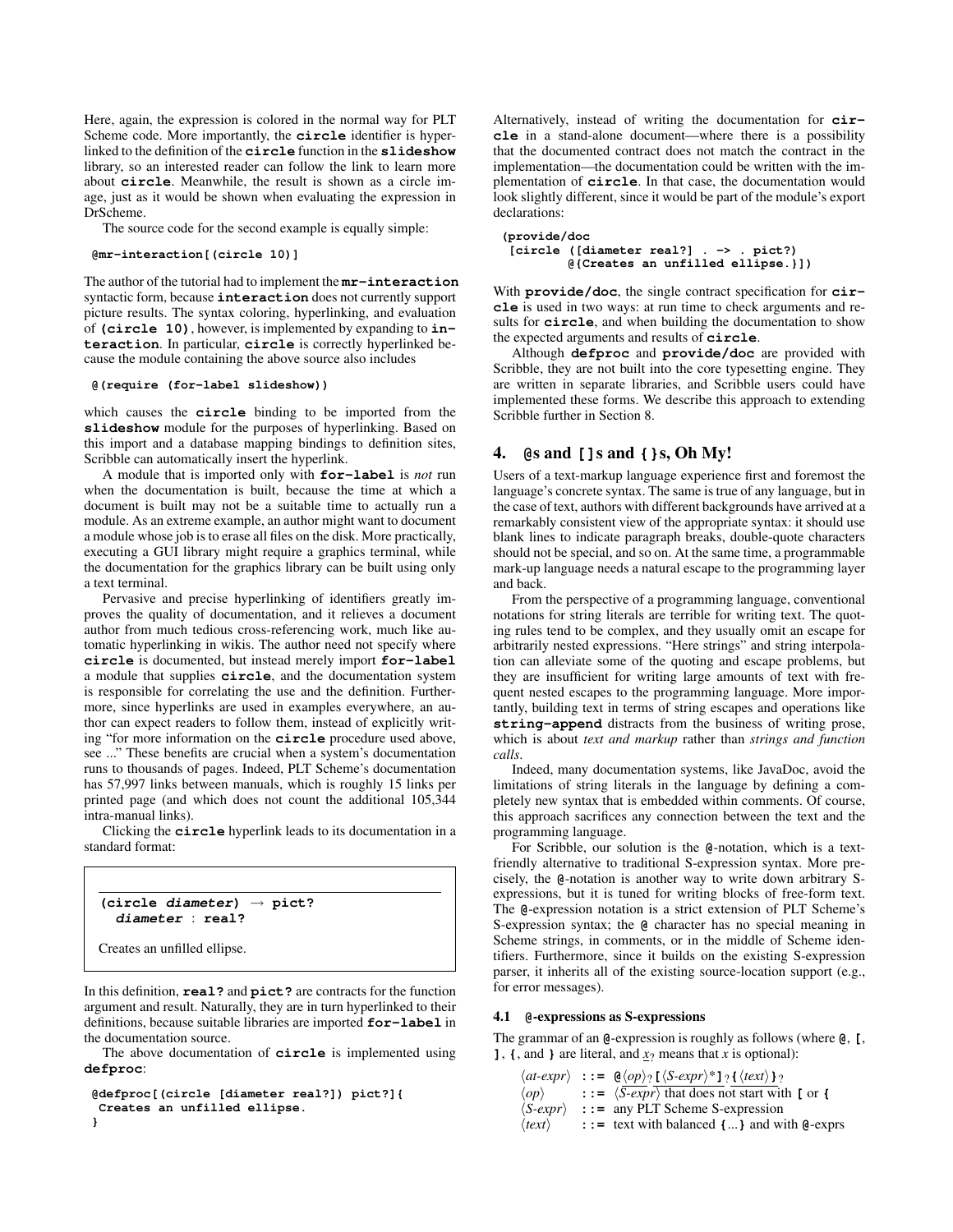An **@**-expression maps to an S-expression as follows:

• An  $\mathcal{Q} \langle op \rangle$  {...} sequence combines  $\langle op \rangle$  with text-mode arguments. For example,

**@emph{Yes!}**

is equivalent to the S-expression

**(emph "Yes!")**

Also, since **@** keeps its meaning inside text-mode arguments,

**@section{Country @emph{and} Western}**

is equivalent to the S-expression

**(section "Country " (emph "and") " Western")**

• An  $\mathfrak{g}\langle op \rangle$  [...] sequence combines  $\langle op \rangle$  with S-expression arguments. For example,

```
@itemize[(item "a") (item "b")]
```
is equivalent to the S-expression

```
(itemize (item "a") (item "b"))
```
• An  $\mathcal{Q} \langle op \rangle$  [...] {...} sequence combines S-expression arguments and text-mode arguments. For example,

**@title[#:style 'toc]{Contracts}**

is equivalent to the S-expression

**(title #:style 'toc "Contracts")**

where **#:style** uses PLT Scheme notation for a keyword.

• An  $\mathfrak{g}\langle op \rangle$  sequence without an immediately following **{** or **[** is equivalent to just  $\langle op \rangle$  in Scheme mode. For example,

**@username**

is equivalent to the S-expression

**username**

so that

**@emph{committed by @username}**

is equivalent to

**(emph "committed by " username)**

• An  $\langle op \rangle$  can be omitted in any of the above forms. For example,

```
@{Country @emph{and} Western}
```
is equivalent to the S-expression

**("Country " (emph "and") " Western")**

which is useful in some quoted or macro contexts.

Another way to describe the **@**-expression syntax is simply  $\mathbf{\Theta}\langle op \rangle$  [...]  $\{...\}$  where each of the three parts is optional. When  $\langle op \rangle$  is included but both kinds of arguments are missing, then  $\langle op \rangle$ can produce a value to use directly instead of a function to call. The  $\langle op \rangle$  in an **@**-expression is not constrained to be an identifier; it can be any S-expression that does not start with **{** or **[**. For example, an argumentless **@(require scribble/manual)** is equivalent to the S-expression **(require scribble/manual)**.

The spectrum of **@**-expression forms enables a document author to use whichever variant is most convenient. For a given operation, however, one particular variant is typically used. In general,  $\mathbb{Q}\langle op \rangle$  {...} or  $\mathbb{Q}\langle op \rangle$  [...] is used to imply a typesetting operation, whereas  $\mathbf{\Theta}\langle op \rangle$  more directly implies an escape to Scheme. Hence, the form **@emph{Yes!}** is preferred to the equivalent **@(emph "Yes!")**, while **@(require scribble/manual)** is preferred to the equivalent **@require[scribble/manual]**.

A combination of S-expression and text-mode arguments is often useful to "customize" an operation that consumes text. The **@title[#:style 'toc]{Contracts}** example illustrates this combination, where the optional **'toc** style customizes the typeset result of the **title** function. In other cases, an operation that specifically leverages S-expression notation may also have a text component. For example,

```
@defproc[(circle [diameter real?]) pict?]{
Creates an unfilled ellipse.
}
```
is equivalent to

```
(defproc (circle [diameter real?])
         pict?
         "Creates an unfilled ellipse.")
```
but as the description of the procedure becomes more involved, using text mode for the description becomes much more convenient.

An **@** works both as an escape from text mode and as a form constructor in S-expression contexts. As a result, **@**-forms keep their meaning whether they are used in a Scheme expression or in a Scribble text part. This equivalence significantly reduces the need for explicit quoting and unquoting operations, and it helps avoid bugs due to incorrect quoting levels. For example, instead of **@itemize[(item "a") (item "b")]**, an itemization is normally written **@itemize[@item{a} @item{b}]**, since items for an itemization are better written in text mode than as conventional strings; in this case, **@item{a}** can be used directly without first switching back to text mode.

Overall, **@**-expressions are crucial to Scribble's flexibility in the same way that S-expressions are crucial to Scheme's flexibility and, in the same way, the benefit is difficult to quantify. Furthermore, just as S-expressions can be used for more than writing Scheme programs, the **@** notation can be used for purposes other than documentation, and the **@**-notation parser is available for use in PLT Scheme separate from the rest of the Scribble infrastructure. We use it as an alternative to HTML for building the plt-scheme.org web pages, more generally in a template system supported by the PLT Scheme web server, and also as a text preprocessor language similar in spirit to **m4** for generating plaintext files.

## 4.2 Documentation-Specific Decoding

The **@** notation supports local text transformations and mark-up, but it does not directly address some other problems specific to organizing a document's source: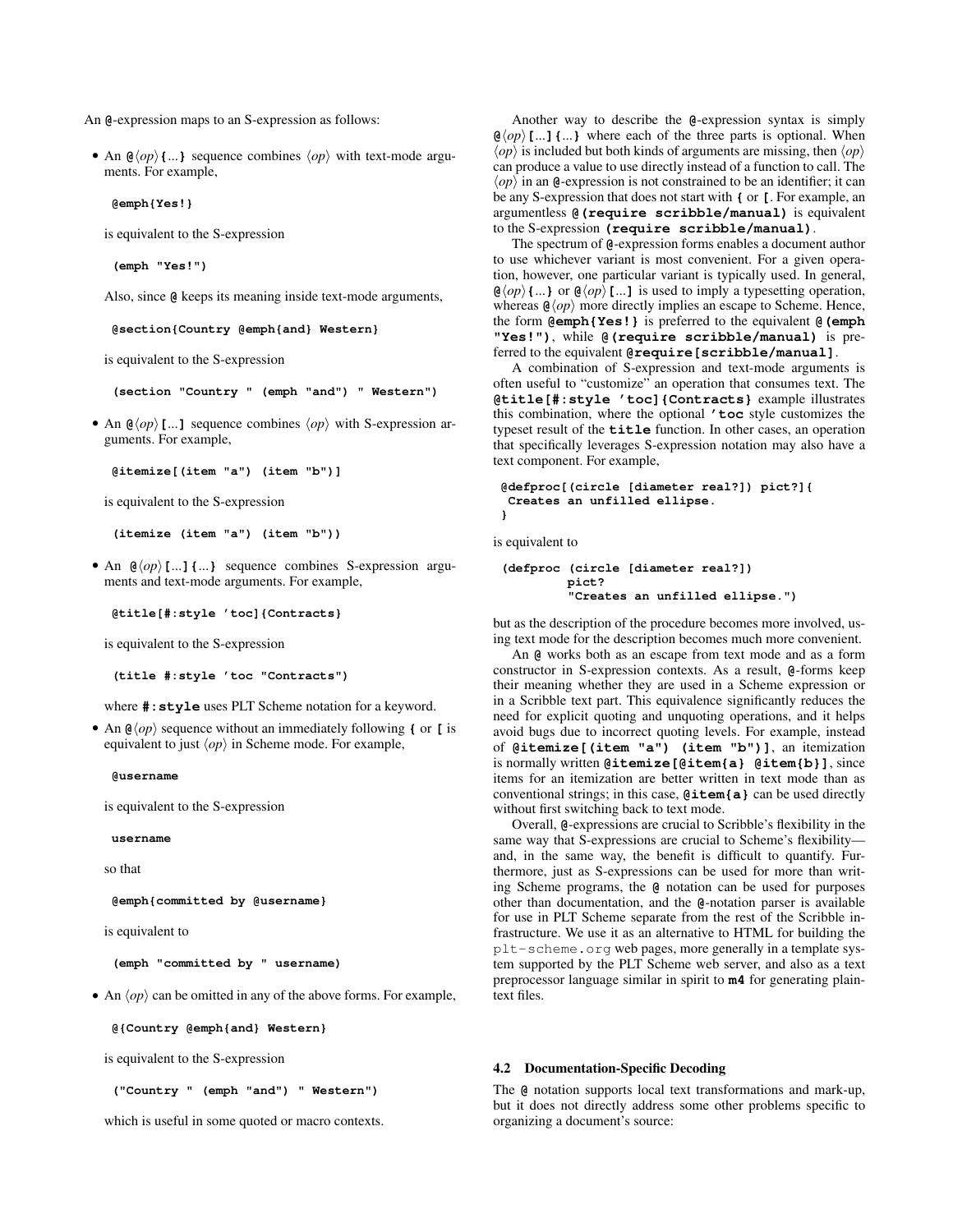- *•* Section content should be grouped implicitly via **section**, **subsection**, etc. declarations, instead of explicitly nesting section constructions.
- *•* Paragraph breaks should be determined by empty lines in the source text, instead of explicitly constructing paragraph values.
- *•* A handful of ASCII character sequences should be converted automatically to more sophisticated typesetting elements, such as converting **''** and **''** to curly quotes or **---** to an em-dash.

These transformations are specific to typesetting, and they are not appropriate for other contexts where the **@** notation is useful. Therefore, the **@** parser in Scribble faithfully preserves the original text in Scheme strings, and a separate *decode* layer in Scribble provides additional transformations.

Functions like **bold** and **emph** apply **decode-content** to their arguments to perform ASCII transformations, and **item** calls **decode-flow** to transform ASCII sequences and form paragraphs between empty lines. In contrast, **tt** and **verbatim** do not call the decode layer, and they instead typeset text exactly as it is given.

For example, the source document

```
#lang scribble/doc
@(require scribble/manual)
```
**@title{Tubers}**

```
@section{Problem}
```
**You say ''potato.''**

**I say ''potato.''**

**@section{Solution}**

```
Call the whole thing off.
```
invokes the decode layer, producing a module that is roughly equivalent to the following (where a **part** is a generic section):

```
#lang scheme/base
(require scribble/struct)
(provide doc)
(define doc
 (make-part (list "Tubers")
  (list
   (make-part (list "Problem")
    (list
     (make-paragraph
      (list "You say \u201Cpotato.\u201D"))
     (make-paragraph
      (list "I say \u201Cpotato.\u201D"))))
    (make-part (list "Solution")
     (list
      (make-paragraph
       (list "Call the whole thing off.")))))))
```
# 5. Document Modules

Like all PLT Scheme programs, Scribble documents are organized into modules, each in its own file. A **#lang** line starts a module, and most PLT Scheme modules start with **#lang scheme** or **#lang scheme/base**. A Scribble document normally starts with **#lang scribble/doc** to use a prose-oriented notation with **@** syntax, but a Scribble document can be written in any notation and using any helper functions and syntax, as long as it exports a **doc** binding whose value is an instance of the Scribble **part** structure type. For example,

```
#lang scheme
(require scribble/decode)
(define doc (decode '("Hello, world!")))
(provide doc)
```
implements in Scheme notation a Scribble document that contains only the text "Hello, world!"

Larger documents are typically split across modules/files along section boundaries. Subsections are incorporated into a larger section using the **include-section** form, which expands to a **require** to import the sub-section module and an expression that produces the **doc** part exported by the module. Since document inclusion corresponds to module importing, all of the usual PLT Scheme tools for building and executing modules apply to Scribble documents.

When a large document source is split into multiple modules, most of the modules need the same basic typesetting functions as well as the same "standard" bindings for examples. In Scribble, both sets of bindings can be packaged together; since **for-label** declarations build on the module system's import mechanisms, they work with the module system's re-exporting mechanisms. For example, the documentation for a library that builds on the **scheme/base** library might use this **"common.ss"** library:

```
#lang scheme/base
(require scribble/manual
         (for-label lang/htdp-beginner))
(provide (all-from-out scribble/manual)
         (for-label
          (all-from-out lang/htdp-beginner)))
```
Then, each part of the document can be implemented as

**#lang scribble/doc @(require "common.ss") ....**

instead of separately requiring **scribble/manual** and **(forlabel lang/htdp-beginner)** in every file.

# 6. Modules and Bindings

As an embedded domain-specific language, Scribble follows a long tradition of using Lisp- and Scheme-style macros to implement little languages. In particular, Scribble relies heavily on the Scheme notion of *syntax objects* (Sperber 2007), which are fragments of code that have lexical-binding information attached. Besides using syntax objects in the usual way to implement macros, Scribble uses syntax objects to carry lexical information all the way through document rendering. For example, **@scheme[lambda]** expands to roughly **(typeset-id #'lambda)**, where **#'lambda** is similar to **'lambda** but produces a syntax object (with its lexical information intact) instead of a symbol.

At the same time, many details of Scribble's implementation rely on PLT Scheme extensions to Scheme macros. Continuing the above example, the **typeset-id** function applies PLT Scheme's **identifier-label-binding** function to the given syntax object to determine the source module of its binding. The **typeset-id** function can then construct a cross-reference key based on the identifier and the source module; the documentation for the binding pairs the same identifier and source module to define the target of the cross-reference.

A deeper dependence of Scribble on PLT Scheme relates to **#lang** parsing. The **#lang** notation organizes *reader extensions* of Scheme (i.e., changes to the way that raw text is converted to S-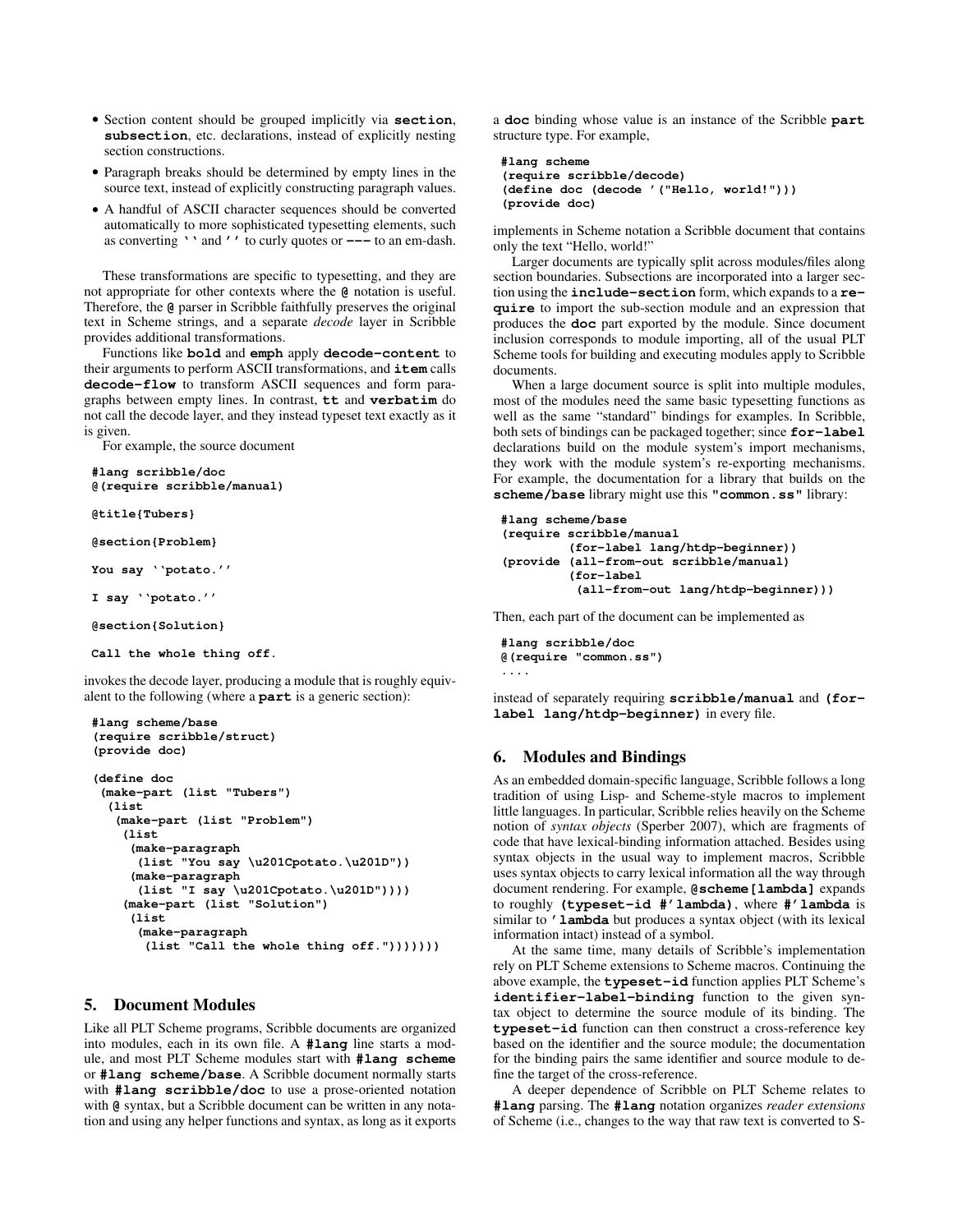expressions) to allow new forms of surface syntax. The identifier after **#lang** in the original source act as the "language" of a module.

To parse a **#lang** line, the identifier after **#lang** is used as the name of a library collection that contains a **"lang/reader.ss"** module. The collection's **"lang/reader.ss"** module must export a **read-syntax** function, which takes an input stream and produces a syntax object. The **"lang/reader.ss"** module for **scribble/doc** parses the given input stream in **@**-notation text mode, and then wraps the result in a **module** form. For example,

```
#lang scribble/doc
@(require scribble/manual)
It was a @bold{dark} and @italic{stormy} night.
```

```
in a file named "hello.scrbl" reads as
```

```
(module hello scribble/doclang
 doc ()
  "\n" (require scribble/manual) "\n"
 "It was a " (bold "dark") " and "
  (italic "stormy") "night." "\n")
```
where **doc** is inserted by the **scribble/doc** reader as the identifier to export from the module, and the **()** is a convenience explained below.

The **module** form is PLT Scheme's core module form, and it generalizes the standard **library** form (Sperber 2007) to give macros more control in transforming the body of a module. Within a **module**, the first identifier is the relative name of the module, and the second identifier indicates a module to supply initial bindings for the module body. In particular, the initial import of a module is responsible for supplying a **#%module-begin** macro that is implicitly applied to the entire content of the module.

In the case of **scribble/doclang**, the **#%module-begin** macro lifts out all import and definitions forms in the body, passes all remaining content to the **decode** function, and binds the result to an exported **doc** identifier. Thus, macro expansion converts the **hello** module to the following:

```
(module hello scheme/base
 (require scribble/doclang
          scribble/manual)
 (provide doc)
 (define doc
    (decode
     "\n" "\n"
     "It was a " (bold "dark") " and "
     (italic "stormy") "night." "\n")))
```
A subtlety in the process of lifting out import and definition forms is that they might not appear directly, but instead appear in the process of macro expansion. For example, **includesection** expands to a **require** of the included document plus a reference to the document. The **#%module-begin** macro of **scribble/doclang** therefore relies on a PLT Scheme facility for forcing the expansion of sub-forms. Specifically, **#%modulebegin** uses **local-expand** to expand each sub-form just far enough to determine whether it is an import form, definition form, or expression. If the sub-form is an import or definition, then **#%module-begin** suspends further work and lifts out the import or definition immediately; the import or definition can then supply bindings for further expansion of the module body. The need to suspend and continue lifting explains the **()** inserted in the body of a module by the **scribble/doc** reader; **#%module-begin** uses that position to track the sub-forms that have been expanded already to expressions.

Aside from (1) the ability to force the expansion of nested forms and (2) the ability of macros to expand into new imports, macro expansion of a module body is essentially the same as for libraries in the current Scheme standard (Sperber 2007). Where the standard allows choice in the separation of phases, we have chosen maximal separation in PLT Scheme, so that compilation and expansion as consistent as possible (Flatt 2002). That is, bindings and module instantiations needed during the compilation of a module are kept separate from the bindings and instantiations needed when executing a module for rendering.

Furthermore, to support the connection between documentation and library bindings, PLT Scheme introduces a new phase that is orthogonal to compile time or run time: the *label phase level*. As noted in Section 3, a **for-label** import introduces bindings for documentation without triggering the execution of the imported module. In PLT Scheme, the same identifier can have different bindings in different phases. For example, when documenting the Intermediate Scheme pedagogical language, a document author would like uses of **lambda** to link to the **lambda** specification for Intermediate Scheme, while procedures used to implement the document itself will more likely use the full PLT Scheme language, which is a different **lambda**. The two different uses of **lambda** are kept straight naturally and automatically by separate bindings in separate phases.

# 7. Core Scribble Datatypes

The **doc** binding that a Scribble module exports is a description of a document. Various tools, such as the **scribble** command-line program, can take this description of a document and render it to a specific format, such as LATEX or HTML. In particular, Scribble defers detailed typesetting work to LATEX or to HTML browsers, and Scribble's plug-in architecture accommodates new rendering back-ends.

Scribble's documentation abstraction reflects a least-common denominator among such document formats. For example, Scribble has a baked-in notion of itemization, since LATEX, HTML, and other document formats provide specific support to typeset itemizations. For many other layout tasks, such as formatting Scheme code, Scribble documents fall back to a generic "table" abstraction. Similarly, Scribble itself resolves most forms of cross-references and document dependencies, since different formats provide different levels of automatic support; tables of contents and indexes are mostly built within Scribble, instead of the back-end.

A Scribble document is a program that generates an instance of a **part** structure type. A **part** can represent a section or a book, and it can have sub-parts that represent sub-sections or chapters. This paper, for example, is generated by a Scribble document whose resulting **part** represents the whole paper, and it contains sub-parts for individual sections. The **part** produced by a Scheme document for a reference manual is rendered as a book, where the immediate sub-parts are chapters.

Figure 2 summarizes the structure of a document under **part** in a UML-like diagram. When a field contains a list, the diagram shows a double arrow, and when a field contains a lists of lists, the diagram shows a triple arrow. The dashed arrows call attention to delayed fields, which are explained below.

Each **part** has a *flow* that is typeset before its sub-**part**s (if any), and that represents the main content of a section. A flow is a list of *blocks*, where each block is one of the following:

- *•* a **paragraph**, which contains a list of elements that are typeset inline with automatic line breaks;
- *•* a **table**, which contains a list of rows, where each row is a list of flows, one per cell in the table;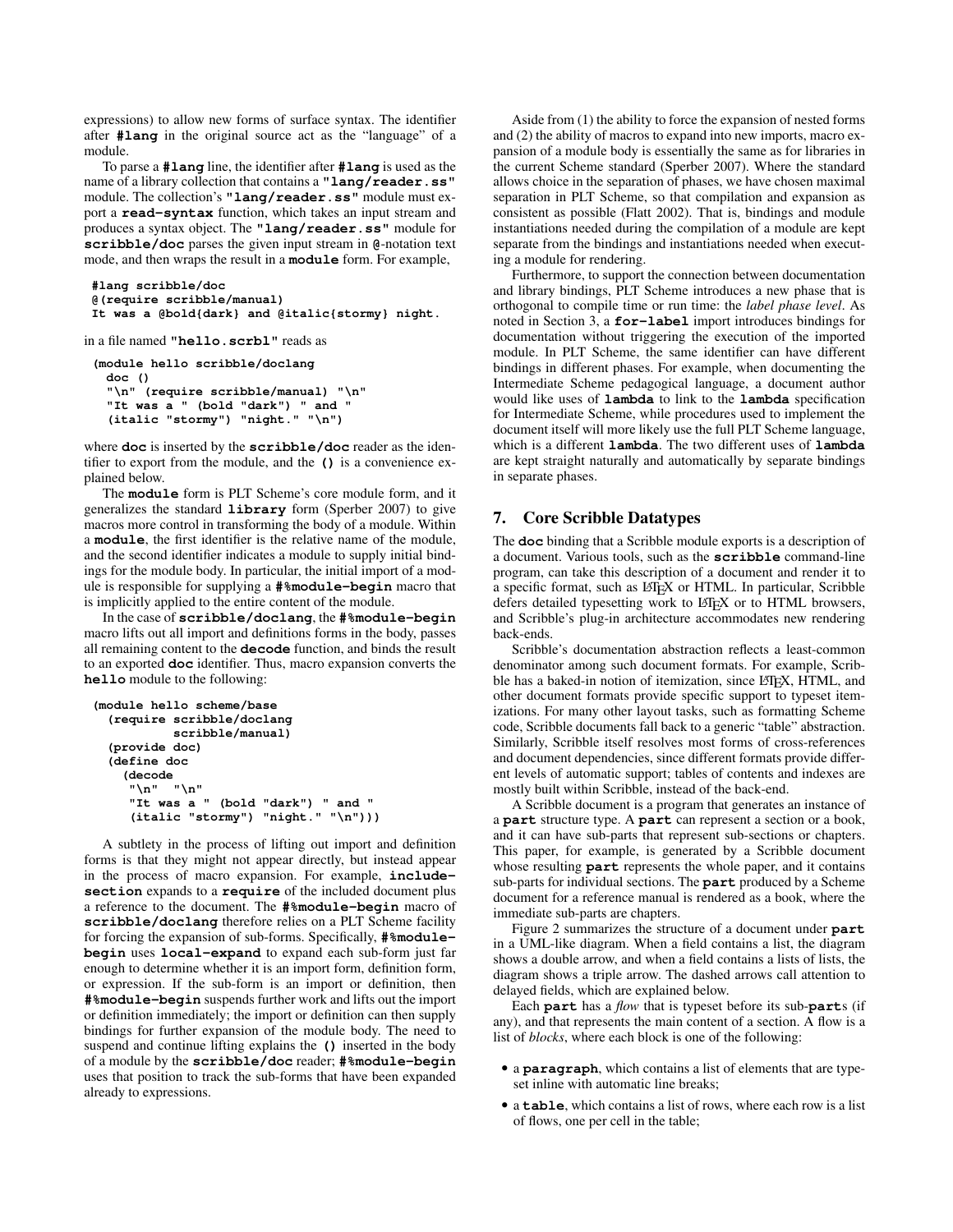

Figure 2: Scribble's core document representation

- *•* an **itemization**, which contains a list of flows, one per item;
- *•* a **blockquote**, which contains a single flow that is typically typeset with more indentation than its surrounding flow; or
- *•* a **delayed-block**, which eventually expands to another block, using information gathered elsewhere in the document. Accordingly, the **block** field of a **delayed-block** is not just a **block**, but a function that computes a block when given that other information. For example, a **delayed-block** is used to implement a table of contents.

A Scribble document can construct other kinds of blocks that are implemented in terms of the above built-in kinds. For example, a **defproc** block that describes a procedure is implemented in terms of a **table**.

An *element* within a paragraph can be one of the following:

- a plain string;
- *•* an instance of the **element** structure type, which wraps a list of elements with a typesetting style, such as **'bold**, whose detailed interpretation depends on the back-end format;
- *•* a **target-element**, which associates a cross-reference tag with a list of elements, and where the typeset elements are the target for cross-references using the tag;
- *•* a **link-element**, which associates a cross-reference tag to a list of elements, where the tag designates a cross-reference from

the elements to elsewhere in the document (which is rendered in HTML as a hyperlink from the elements);

- *•* a **delayed-element** eventually expands to a list of elements. Like a **delayed-block**, it typically generates the elements using information gathered from elsewhere in the document. A **delayed-element** often generates a **linkelement** after a suitable target for cross-referencing is located.
- *•* A **collect-element** is the complement of **delayedelement**: it includes an immediate list of elements, but also a procedure to record information that might be used elsewhere in the document. A **collect-element** often includes a **target-element**, in which case its procedure might register the target's cross-reference tag for discovery by **delayedelement** instances.
- *•* A few other element types support more specialized tasks, such as communicating between phases and specifying tooltips.

A document as represented by a **part** instance is an immutable value. This value is transformed in several passes to eliminate **delayed-block** instances, **delayed-element** instances, and **collect-element** instances. The result is a simplified **part** instance and associated cross-reference information. Once the cross-reference information has been computed, it is saved for use when building other documents that have cross-references to this one. Finally, the **part** instance is consumed by a rendering back-end to produce the final document.

In the current implementation of Scribble, all documents are transformed in only two passes: a *collect* pass that collects information about the document (e.g., through **collect-element**s), and a *resolve* pass that turns delayed blocks and elements into normal elements. We could easily generalize to multiple passes, but so far, two passes have been sufficient within a single document. When multiple documents that refer to each other are built separately, these passes are iterated as explained in Section 9.

In some cases, the output of Scribble needs customization that is specific to a back-end. Users of Scribble provide the customization information by supplying a mapping from the contents of the **style** field in the various structures for the style's back-end rendering. For HTML output, a CSS fragment can extend or override the default Scribble style sheet. For L<sup>H</sup>FX output, a ".tex" file can extend or redefine the default Scribble LHFX commands.

## 8. Scribble's Extensibility

Scribble's foundation on PLT Scheme empowers programmers to implement a number of features as libraries that ordinarily must be built into a documentation tool. More importantly, users can experiment with new and more interesting ways to write documentation without having to modify Scribble's implementation.

In this section, we describe several libraries that we have already built atop Scribble: for stand-alone API documentation, for automatically running examples when building documentation, for combining code with documentation in the style of JavaDoc, and for literate programing.

## 8.1 API Specification

Targets for code hyperlinks are defined by **defproc** (for functions), **defform** (for syntactic forms), **defstruct** (for structure types), **defclass** (for classes in the object system), and other such forms—one for each form of binding. When a library defines a new form of binding, an associated documentation library can define a new form for documenting the bindings.

As we demonstrated in Section 3, the **defproc** form documents a function given its name, information about its arguments,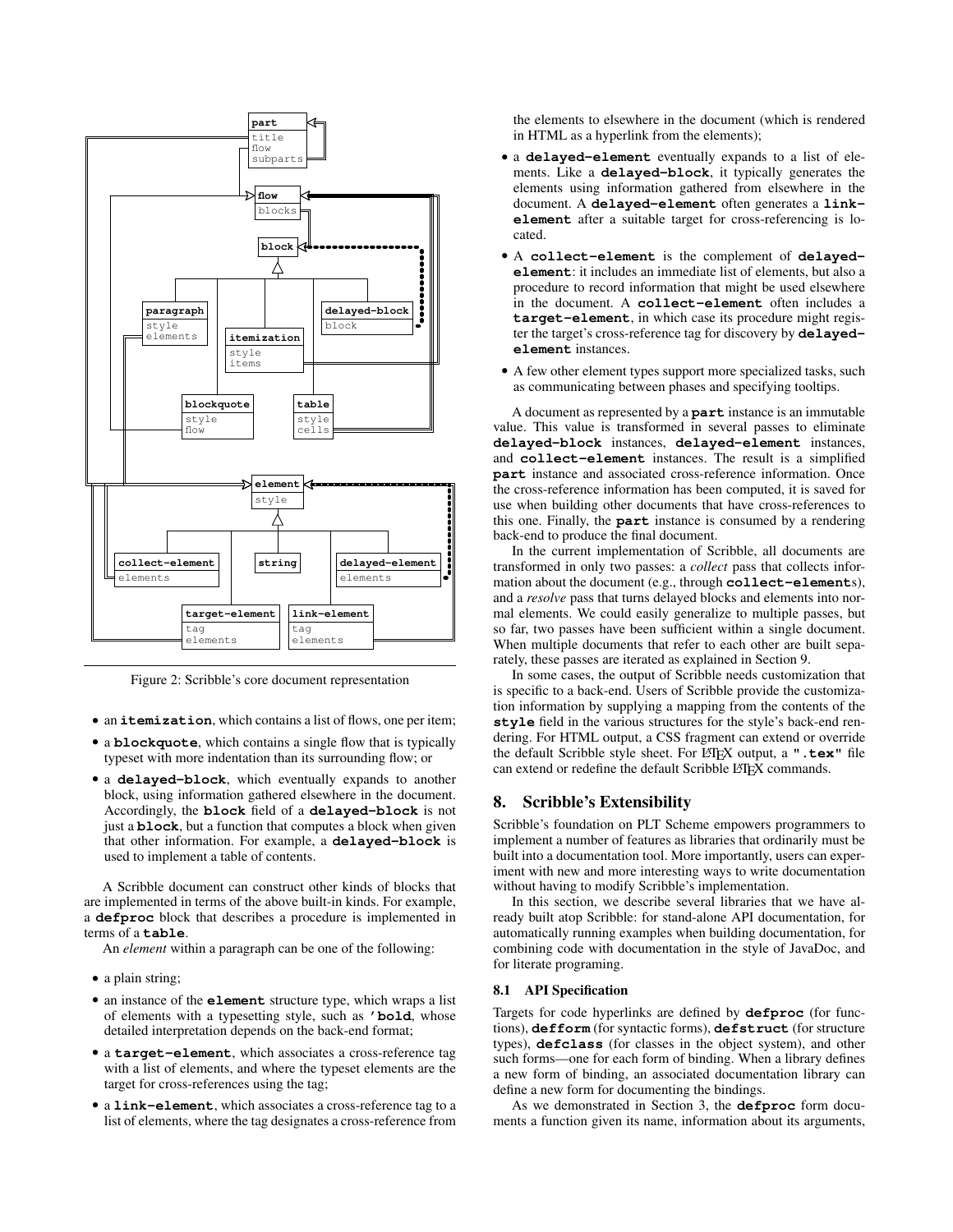and a contract expression for its result. Information for each argument includes a contract expression, the keyword (if any) for the argument, and the default value (if any). For example, a **louder** function that consumes and produces a string might be documented as follows:

```
@defproc[(louder [str string?]) string?]{
Adds ''!'' to the end of @scheme[str].
}
```
The description of the function refers back to the formal argument **str** using **scheme**. In the typeset result, the reference to **str** is typeset in a slanted font both in the function prototype and description.

**(louder** *str***)** → **string?** *str* : **string?**

Adds "!" to the end of *str*.

As usual, lexical scope provides the connection between the formal-argument **str** and the reference. The **defproc** form expands to a combination of Scribble functions to construct a table representing the documentation and Scheme local-macro bindings to control the expansion and typesetting of the procedure description.

For the above **defproc**, the **for-label** binding of **louder** partly determines the library binding that is documented by this **defproc** form. A single binding, however, can be re-exported by many modules. On the reference side, the **scheme** and **schemeblock** forms follow re-export chains to discover the first exporting module for which a binding is documented; on the definition side, **defproc** needs a declaration of the module that is being documented. The module declaration is no extra burden on the document author, because the reader of the document needs some indication of which module is being documented.

The **defmodule** form both generates the user-readable explanation of the module being documented and declares that all definitions within the enclosing section (and sub-sections, unless overridden) correspond to exports from the declared module. Thus, if **louder** is exported by the **comics/string** library, it is documented as follows:

```
#lang scribble/doc
@(require scribble/manual
          (for-label scheme/base
                     comics/string))
@title{String Manipulations}
```

```
@defmodule[comics/string]
```

```
@defproc[(louder [str string?]) string?]{
Adds ''!'' to the end of @scheme[str].
```

```
}
```
The **defproc** form is implemented by a **scribble/manual** layer of Scribble, which provides many functions and forms for typesetting PLT Scheme documentation. The **scribble/manual** layer is separate from the core Scribble engine, however, and other libraries can build up **defproc**-like abstractions on top of the core typesetting and cross-referencing capabilities described in Section 7.

# 8.2 Examples and Tests

In the documentation for a function or syntactic form, concrete examples help a reader understand how a function works, but only if the examples are reliable. Ensuring that examples are correct is a significant burden in a conventional approach to documentation, because the example expressions must be carefully checked against the implementation (often by manual cut and paste), and a small edit can easily introduce a bug.

The **examples** form of the **scribble/eval** library typesets an example along with its result using the style of a read-evalprint loop. For example,

**@examples[(/ 1 2) (/ 1 2.0) (/ 1 +inf.0)]**

produces the output

| Examples:     |                  |
|---------------|------------------|
| $>$ (/ 1 2)   |                  |
| 1/2           |                  |
| $>$ (/ 1 2.0) |                  |
| 0.5           |                  |
|               | $>$ (/ 1 +inf.0) |
| 0.0           |                  |

Since building the documentation runs the examples every time, the typeset results are reliable. When an author makes a mistake, or when an implementation changes so that the documentation is out of sync, the example remains correct—though it may not reflect what the author intended. For example, if we misspell **+inf.0** in the example, then the output is still accurate, though unhelpful in describing the behavior of division:

Example: **> (/ 1 +infinity.0)** *reference to undefined identifier: +infinity.0*

To guard against such mistakes, an example expression can be wrapped with **eval: check** to combine it with an expected result:

#### **@examples[(eval:check (/ 1 +infinity.0) 0.0)]**

Instead of typesetting an error message, this checked example will raise an exception when the document is built, because the expression does not produce the expected result **0.0**. In this way, documentation source can serve partly as a test suite.

Evaluation of example code mingles two phases that we have otherwise worked to keep separate: the time at which a library is executed, and the time at which its documentation is produced. For simple functional expressions, such as **(/ 1 2)**, the separation does not matter, and **examples** could simply duplicate its argument in both an expression position and a typeset position. More generally, however, examples involve temporary definitions and side-effects. To prevent examples from interfering with each other while building a large document, **examples** uses a sandboxed environment, for which PLT Scheme provides extensive support (Flatt et al. 1999; Flatt and PLT Scheme 2009, §13).

#### 8.3 In-Code Documentation

For some libraries, the programmer may want to write documentation with the source instead of in a separate document. To support such documentation, we have created a Scheme/Scribble extension that is used to document some libraries in the PLT Scheme distribution.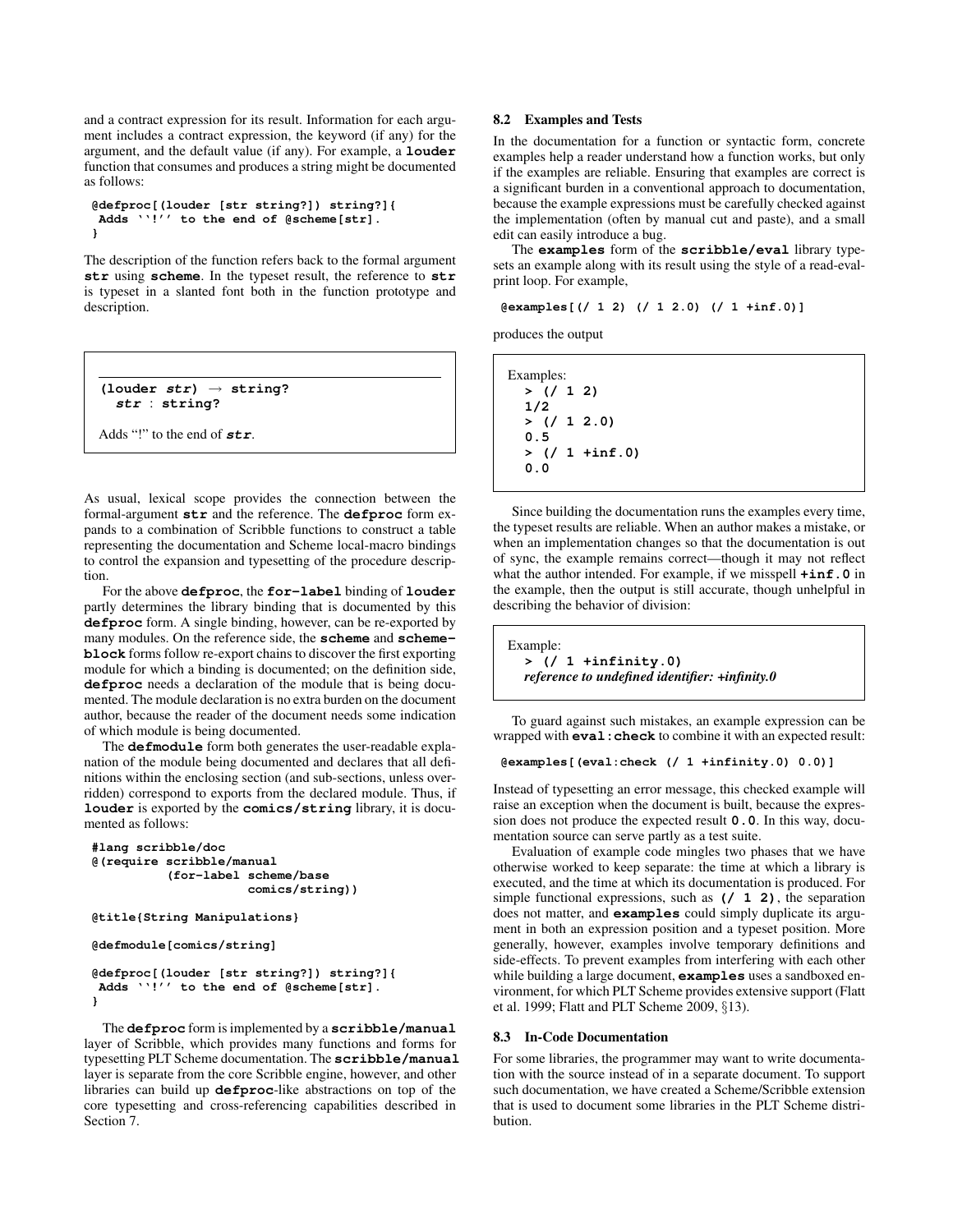Using this extension, the **comics/string** module could be implemented as follows:

```
#lang at-exp scheme/base
(require scheme/contract
         scribble/srcdoc)
(require/doc scheme/base
             scribble/manual)
(define (louder s)
  (string-append s "!"))
(provide/doc
[louder
  ([str string?] . -> . string?)
 @{Adds ''!'' to the end of @scheme[str].}])
```
The **#lang at-exp scheme/base** line declares that the module uses **scheme/base** language extended with **@**-notation. The imported **scribble/srcdoc** library binds **require/doc** and **provide/doc**. The **require/doc** form imports bindings into a "documentation" phase, such as the **scheme** form that is used in the description of **louder**. The **provide/doc** form exports **louder**, annotates it with a contract for run-time checking, and records the contract and description for inclusion in documentation. The description is an expression in the documentation phase; it is dropped by normal compilation of the module, but combined with the **require/doc** imports and inferred **(require (for-label ...))** imports to generate the module's documentation.

The documentation part of this module is extracted using **include-extracted**, which is provided by the **scribble/extract** module in cooperation with **scribble/srcdoc**. The extracted documentation might provide the entire text of the document directly, or it might be incorporated into a larger document:

```
#lang scribble/doc
@(require scribble/manual
          scribble/extract
          (for-label comics/string))
```
**@title{Strings}**

**@defmodule[comics/string]**

**The @schememodname[comics/string] library provides functions for creating punchlines.**

#### **@include-extracted[comics/string]**

An advantage of using **scribble/srcdoc** and **scribble/extract** is that the description of the function is with the implementation, and the function contract need not be duplicated in the source and documentation. Similarly, the fact that **string?** in the contract gets its binding from **scheme/base** is specified once in the code and inferred for the documentation. At the same time, a phase separation prevents document-generating expressions from polluting the library's run-time execution, and vice versa.

#### 8.4 Literate Programming

The techniques used for in-source documentation extend to the creation of WEB-like literate programming tools. Figure 3 shows an example use of our literate-programming library; the left-hand side shows a screenshot of DrScheme editing the source code for a short, literate discussion of the Collatz conjecture, while the righthand side shows the rendered output.

Literate programs written with our library look like ordinary Scribble documents, except that they start with **#lang scrib-** **ble/lp** and use **chunk** to introduce a piece of the implementation. A use of **chunk** consists of a name followed by definitions and/or expressions:

```
@chunk[<name-of-chunk>
       ... definitions ...
       ... expressions ...]
```
The definitions and expressions in a chunk can refer to other chunks by their names.

Unlike a normal Scribble program, running a **scribble/lp** program ignores the prose exposition and instead evaluates the program in the chunks. In literate programming terminology, this process is called *tangling* the program. Thus, to a client module, a literate program behaves just like its illiterate variant. The compiled form of a literate program does not contain any of the documentation, nor does it depend on the runtime support for Scribble, just as if an extra-linguistic tangler had been used. Consequently, the literate implementation suffers no overhead due to the prose.

To recover the prose, the

#### **@lp-include[***filename***]**

form extracts a literate view of the program from *filename*. In literate programming terminology, this process is called *weaving* the program. The right-hand side of Figure 3 shows the woven version of the code in the screenshot.

Both weaving and tangling with **scribble/lp** work at the level of syntactic extensions, and not in terms of manipulating source text. As a result, the language for writing prose is extensible, because Scribble libraries such as **scribble/manual** can be imported into the document. The language for implementing the program is also obviously extensible, because a chunk can include imports from other PLT Scheme libraries. Finally, even the bridge between the prose and the implementation is extensible, because the document author can create new syntactic forms that expand to a mixture of prose, implementation, and uses of **chunk**.

Tangling via syntactic extension also enables many tools for Scheme programs to automatically apply to literate Scheme programs. The arrows in Figure 3's screenshot demonstrate how DrScheme can draw arrows from chunk bindings to chunk references, and from the binding occurrence of an identifier to its bound occurrences, even across chunks. These latter arrows are particularly helpful with literate programs, where lexical scope is sometimes obscured by the way that textually disparate fragments of a program are eventually tangled into the same scope. DrScheme's interactive REPL, test-case coverage support, module browser, executable generation, and other tools also work on literate programs.

To gain some experience with non-trivial literate programming in Scribble, we have written a 34-page literate program that describes our implementation of the Chat Noir game, which is distributed with PLT Scheme. The source is included in the distribution as **"chat-noir-literate.ss"**, and the rendered output is in the help system and online at http://docs. plt-scheme.org/games/chat-noir.html.

# 9. Building and Installing Documentation

PLT Scheme documentation resides with the source code. The setup process that builds bytecode from Scheme source also renders HTML documentation from Scribble source. The HTML output is accompanied by cross-reference information that is used both for building more documentation when new libraries are installed and for online help in the programming environment.

Although many existing PLT Scheme tools help in building documents, the process of generating HTML is significantly different from compilation tasks. The main difference is that cyclic depen-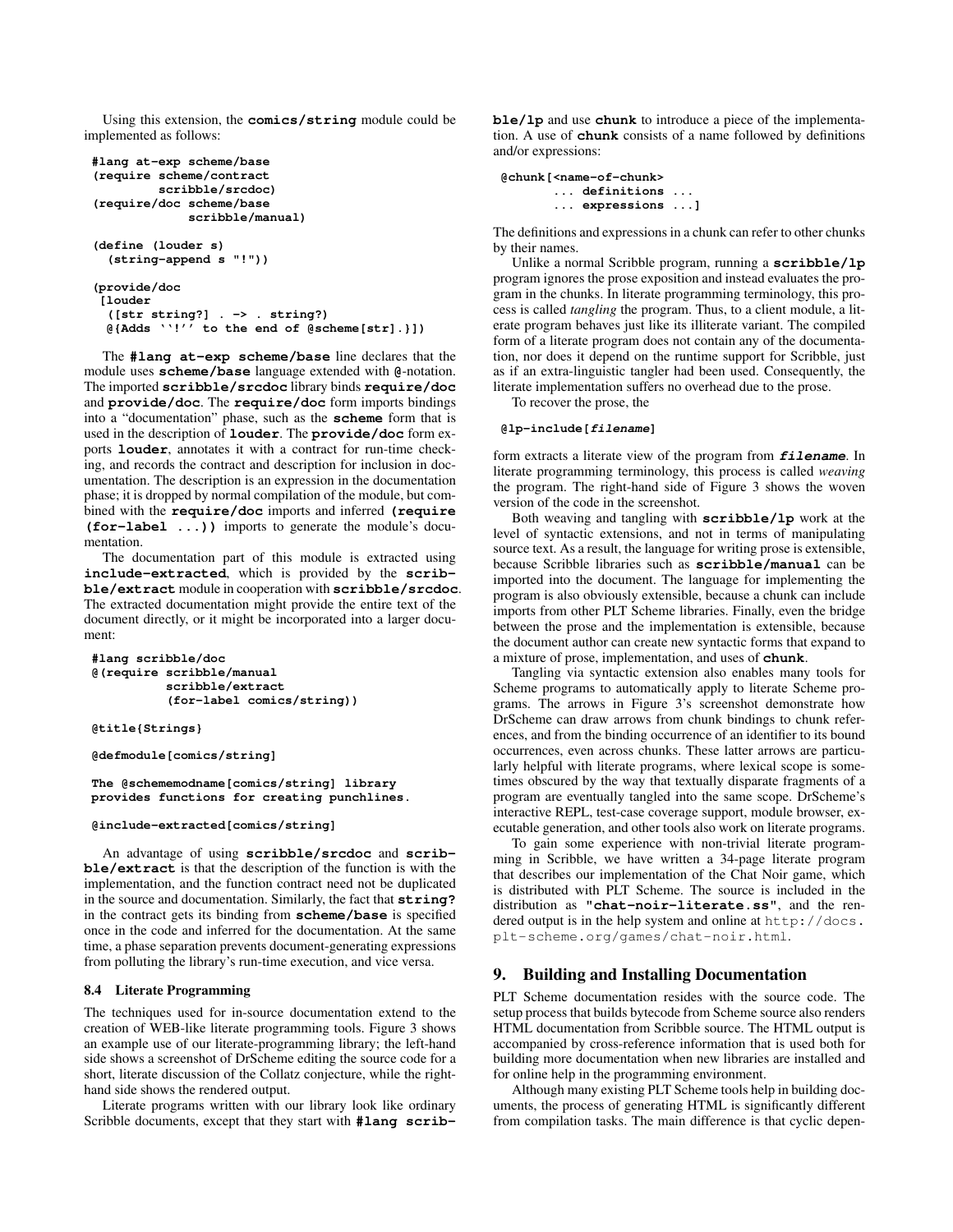```
000collatz.ss - DrScheme
                                          Check Syntax Q Run \mathcal{R}^e Stop \odotcollatz.ss ▼ (define ...) ▼
#lang scribble/lp
Consider a function that, starting from @scheme[(collatz n)],
recurs with
@chunk[<even>
        \text{(collatz } (\text{/ } \text{ } \text{ } 2))]
if @scheme[n] is even and recurs with
@chunk[<ocd>
        (cd|1atz (+ (*|3)) 1))]if @scheme[nal] is odd.
We can packdoe that up into the @scheme[collatz] function:
@chunk[<colldtb
        (define (collatz)
          (unl ds (= n \n  1)(i \nmid (even? \binom{n}{k}<dven>
                  codd>)))]
The @italic{Collatz conjecture} is true if this function
terminates for every input.
Thanks to the flexibility of literate programming, we can
package up the code to compute orbits of Collatz numbers too:
@chunk[<collatz-sequence>
        (define (collatz n)
          Cond
             [(- n 1)]'(1)]
             [(even? n)]\frac{1}{2} (cons n < \frac{1}{2} ven > \frac{1}{2}[({odd} ? n)]\frac{1}{2} (cons n <odd>)]))]
Finally, we put the whole thing together, after
establishing different scopes for the two functions.
@chunk[<*>
        (require scheme/local)
        (local [<collatz-sequence>]
          (collatz 18))
        (local [<collatz>]
          \text{(collatz 18)}41.92 \, \text{MB} \frac{8}{5}Module \blacktriangledown1:0
```
Consider a function that, starting from **(collatz n)**, recurs with

*<even>* ::=

**(collatz (/ n 2))**

if **n** is even and recurs with

*<odd>* ::=

**(collatz (+ (\* 3 n) 1))**

if **n** is odd.

We can package that up into the **collatz** function:

*<collatz>* ::=

```
(define (collatz n)
 (unless (= n 1)
    (if (even? n)
        <even>
        <odd>)))
```
The *Collatz conjecture* is true if this function terminates for every input.

Thanks to the flexibility of literate programming, we can package up the code to compute orbits of Collatz numbers too:

*<collatz-sequence>* ::=

```
(define (collatz n)
  (cond
    [(= n 1)
      '(1)]
    [(even? n)
     (cons n <even>)]
    [(odd? n)
     (cons n <odd>)]))
```
Finally, we put the whole thing together, after establishing different scopes for the two functions.

*<\*>* ::=

```
(require scheme/local)
(local [<collatz-sequence>]
  (collatz 18))
(local [<collatz>]
  (collatz 18))
```
Figure 3: Literate programming example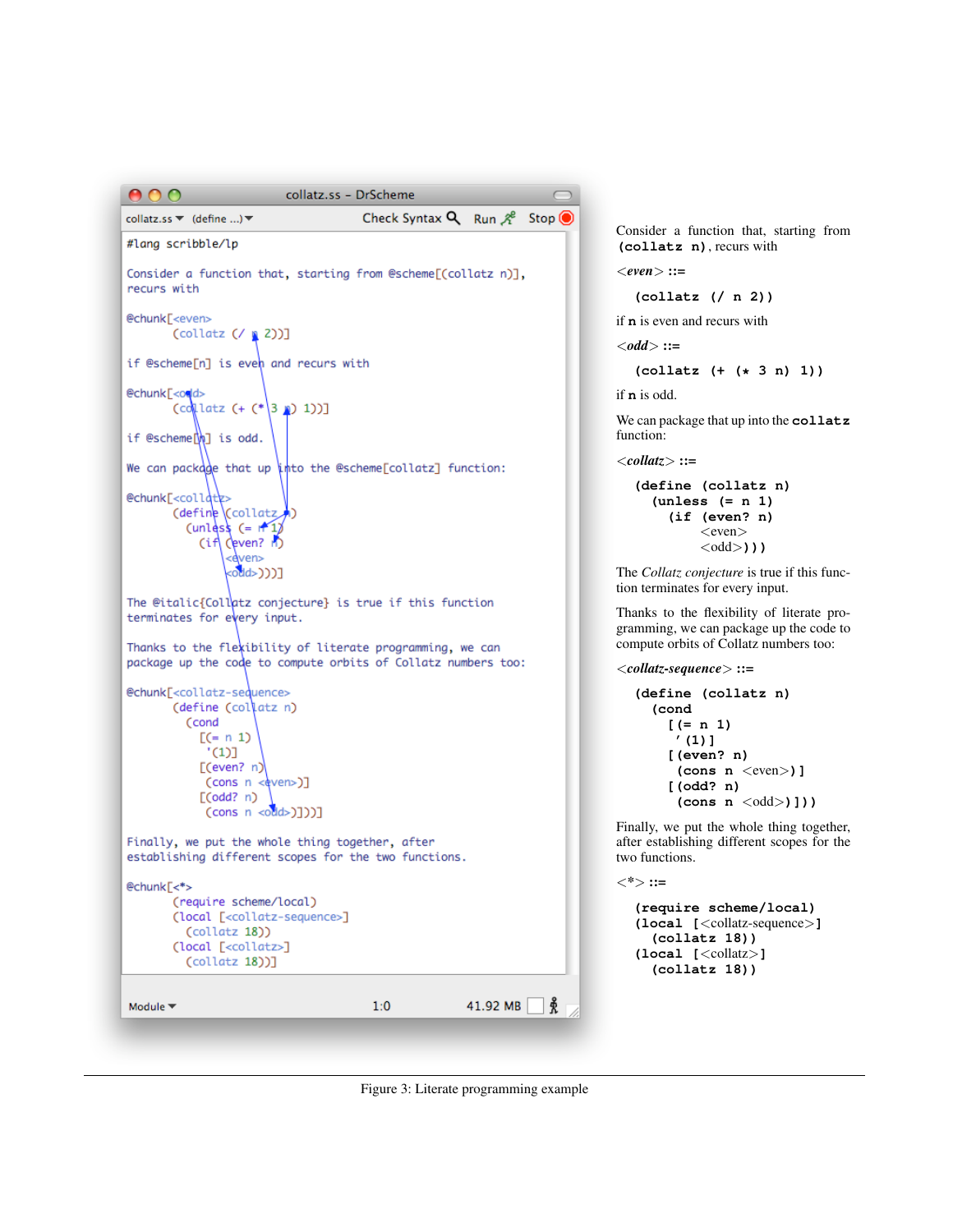dencies are common in documentation, whereas library dependencies are strictly layered. For example, the core language reference contains many pointers into the overview and a few pointers to the GUI library and other extensions; all documents, meanwhile, refer back to the core reference. Resolving mutual dependencies directly would require loading all documents into memory at once, which is impractical for the scale of the PLT Scheme documentation. The setup processes therefore builds documents one at a time, reading and writing serialized cross-reference information until it arrives at a fixed point for all documents. A fixed point usually requires two iterations, so that all documents see the information collected from all other documents. A handful of documents require a third pass, because they contain section titles from other documents, where each section title is based on still other documents (e.g., by using an identifier whose typesetting depends on whether it is documented as a procedure or syntactic form).

Another challenge in building a unified set of documentation is that individual users might augment the main installation with userspecific libraries. The main installation includes a table of contents that is the default starting point for reading documentation, and this table is updated when a new package is placed into the main installation. When a user-specific library is installed, in contrast, its document is built so that hyperlink references go into the main installation's documentation, and a user-specific table of contents is created. When a user opens the documentation via DrScheme's Help menu, a user-specific table of contents is opened (if it exists).

Instead of explicitly installing a library, a user can implicitly install a package from the PLaneT repository (Matthews 2006) by using a library reference of the form **(planet ....)**. When a library is installed in this way, its documentation is installed as the library is compiled. PLaneT supports library versioning, and multiple versions of a package can be installed at a time. In that case, multiple versions of the documentation are installed; document references work with versions just as reliably as library references, since they use the same underlying module-import mechanisms to precisely identify the origin of a binding.

## 10. Experience

Scribble is part of the PLT Scheme distribution as of version 4.0, which was released in June 2008, and all PLT Scheme documentation is created with Scribble. Developing Scribble, porting old PLT Scheme documentation, and writing new documentation took about a year, but the **@** notation evolved earlier through years of experimentation.

The documentation at http://docs.plt-scheme.org/ is built nightly by Scribble from a snapshot of the PLT Scheme source repository. The same documentation is available in PDF form at http://pre.plt-scheme.org/docs/pdf/. At the time of this writing, the 70 PDF files of current documentation total 3778 pages in a relatively sparse format, which we estimate would fit in around 1000 pages if compressed into a conferencestyle, two-column layout. This total includes documentation only for libraries that are bundled with PLT Scheme; additional libraries for download via PLaneT are also documented using Scribble.

PLT Scheme documentation was previously written in LATEX and converted to HTML via **tex2page** (Sitaram 2007). Although **tex2page** was a dramatic improvement over our original use of **latex2html**, the build process relied on layers of fragile LATEX macros, HTML hacks, and pre- and post-processing scripts, which made the documentation all but impossible to build except by its authors. Consequently, most library documentation used a plaintext format that was easier to write but inconsistent in style and difficult to index. The documentation index distinguished identifier names from general terms, but it did not attach a source module to each identifier name, so online help relied on textual search.

The Scribble-based documentation system is accessible to all PLT Scheme users, who write their own documentation using Scribble and often supply patches to the main document sources. Scribble produces output that is more consistent and easier to navigate than the old documentation, and the resulting documentation works better with online help. More importantly, the smooth path from API documentation to stand-alone documents has let us produce much more tutorial and overview documentation, helping users find their way through the volumes of available information.

# 11. Related Work

As noted in the introduction, most existing documentation tools fall into one of three categories: LATEX-like tools, JavaDoc-like tools, and WEB-like tools.

The LATEX category includes general word-processing tools like Microsoft Word, but LATEX offers the crucial advantage of programmability, where macros enable automatic formatting of API details. Systems like Skribe (Gallesio and Serrano 2005) improve LATEX by offering a sane programming language. Even in a programmable documentation language, however, a lack of connection to source code means that information is duplicated in documentation and source, and binding and evaluation rules inherent to the source language are not automatically reflected in documentation and in examples related to those bindings.

The JavaDoc category includes perldoc for Perl, RDoc for Ruby, Haddock (Marlow 2002) for Haskell, OCamlDoc (Leroy 2007), Doxygen (van Heesch 2007) for various languages (including Java, C++, C#, and Fortran), and many others. Such tools improve on the LATEX category, in that they provide a closer connection to the programs that they document. In particular, they are specifically designed for library API documentation, where they shine in automatic extraction of API details from the source code. These tools are not suitable for other kinds of stand-alone documents, such as overview documents, tutorials, and papers (like this one), where prose and document structuring are more central than API details.

Literate programming tools such as WEB (Knuth 1984) and **noweb** (Ramsey 1994) are designed for documenting the implementation of a library as much as the API that a library exports. In a sense, these tools are an extreme version of the JavaDoc category, where the information communicated to a reader is drawn from both the prose and the executable source. In doing so, unfortunately, the tools typically revert to a textual slice-and-dice of the program and prose sources, instead of a programmable layer that spans the two halves.

Simonis and Weiss (2003) provide a more complete overview of existing systems and add **Prog***Doc*, which is similar to **noweb** in the way that it uses a pipeline of tools. Scribble builds on many ideas from these predecessors, but fits them into an extensible framework backed by an expressive programming language.

Skribe (categorized above in the LATEX group) is by far the system most closely related to Scribble. Like Scribble, Skribe builds on Scheme to construct representations of documents using Scheme functions and macros, and it uses an extension of Scheme syntax to make it more suitable for working with literal text. (Skribe uses square brackets to quote strings, and within square brackets, a comma followed by an open parenthesis escapes back into Scheme.) Skribe's format-independent document structure and its use of passes to render a document influenced the design of Scribble. Skribe, however, lacks an integration with lexical binding and the module system that is the heart of Scribble. For example, a **scheme** form that typesets and links and identifier in a lexically sensitive way is not possible to implement in Skribe without building a PLT Scheme-style module and macro layer on top of Skribe.

Scribble builds on a long line of work in Lisp-style language extensibility, including traditional Lisp macros, lexically scoped